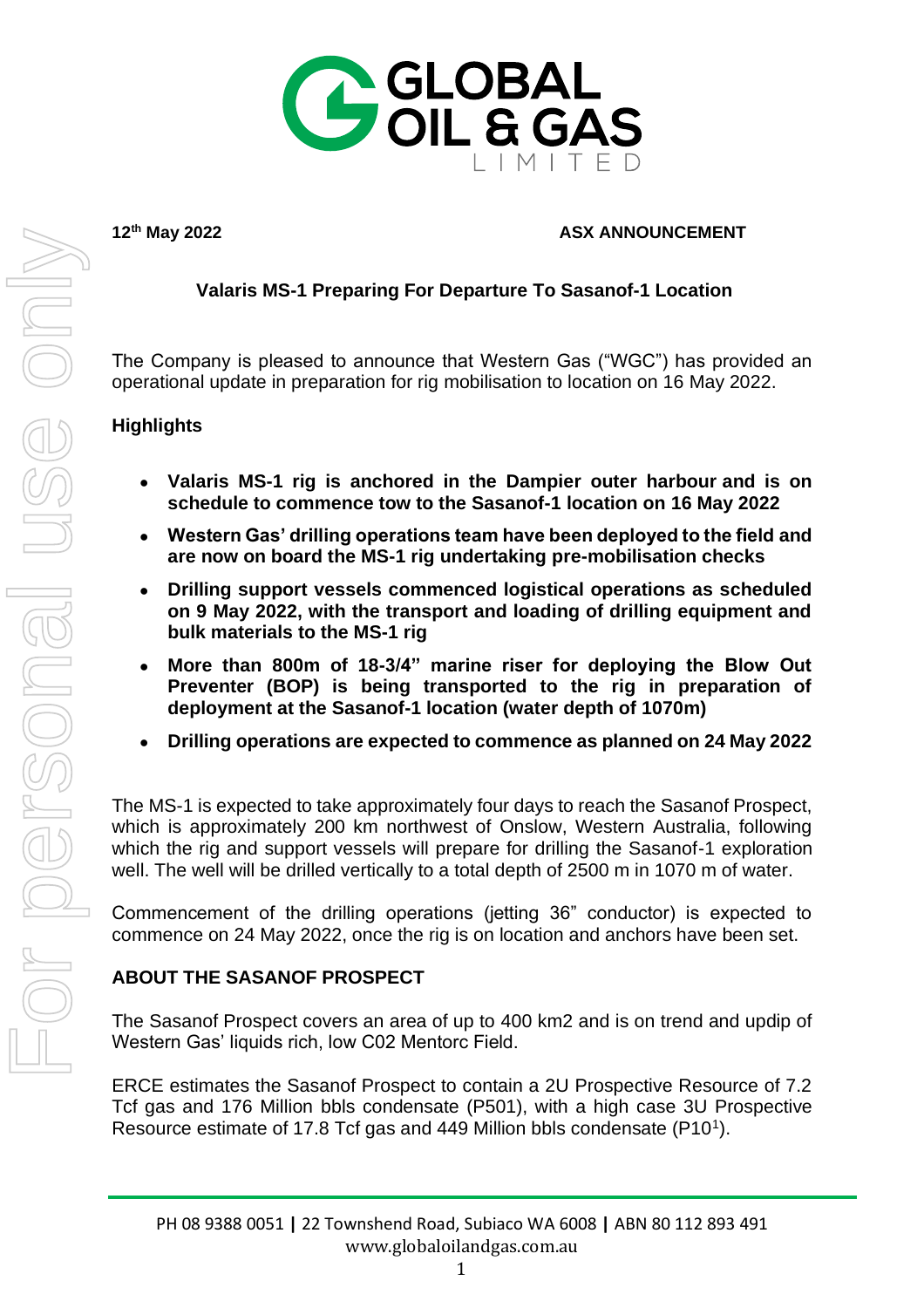

Sasanof is a large, seismic amplitude supported, structural-stratigraphic trap in the high-quality reservoir sands at the top of the Cretaceous top Lower Barrow Group formation on the Barrow Delta within the Exmouth Plateau.

Sasanof-1 will be Western Gas' first well drilled from its extensive exploration portfolio surrounding the existing Equus Gas Project that contains a discovered resource of 2 Tcf and 42 MMbbl (2C Gaffney Cline2). The Equus Gas Project has a historic exploration drilling success rate of 88%, with 15 discoveries from 17 wells.



Solstad Far Senator anchor handling support vessel loading at Dampier Wharf



Drilling bottom hole assembly headed to Dampier from Perth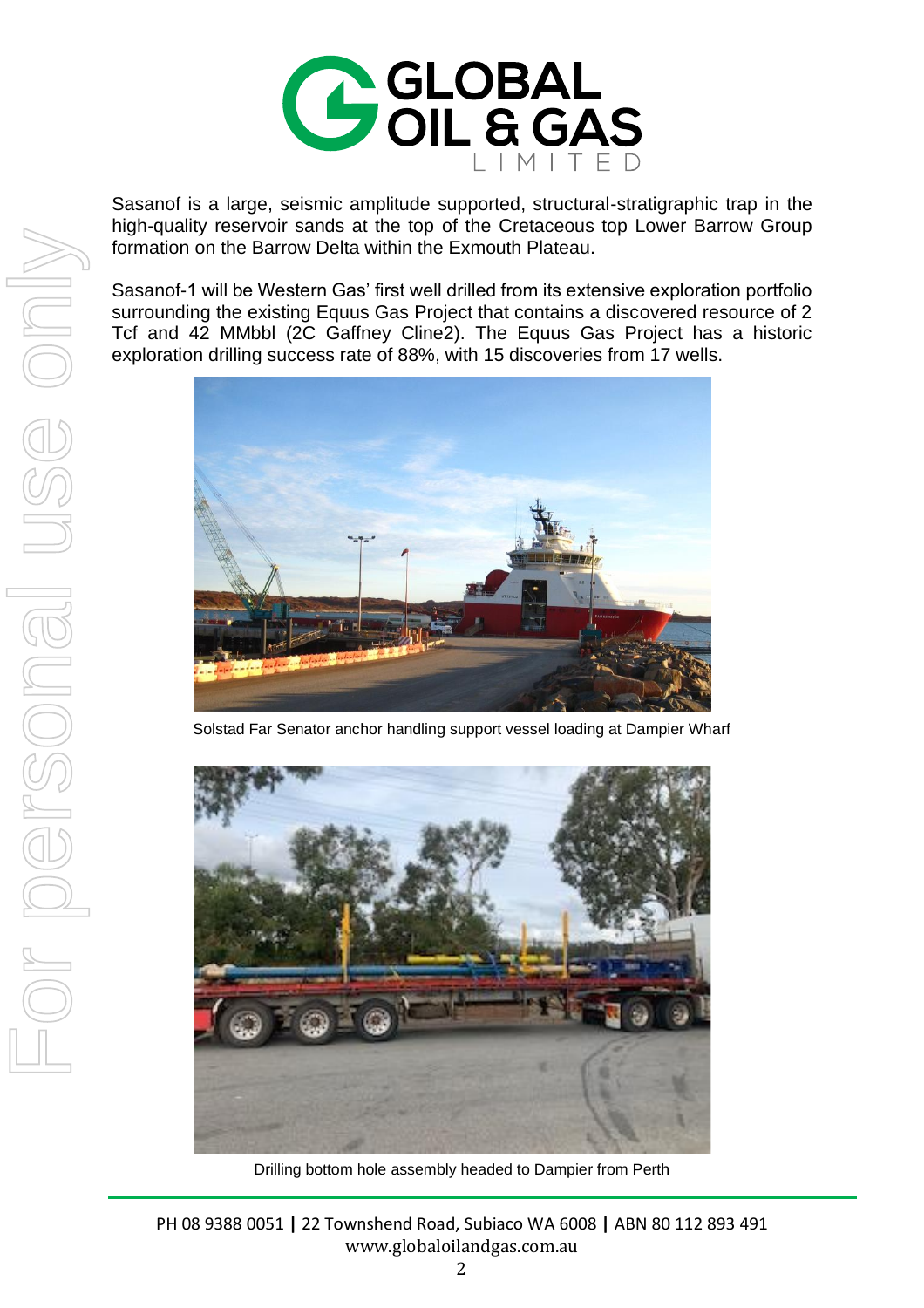



Marine riser loaded on the Far Senator

Authorised by the Board of Global Oil & Gas Limited.

### **For further information please contact:**

Patric Glovac

**Director**

[info@globaloilandgas.com.au](mailto:info@globaloilandgas.com.au)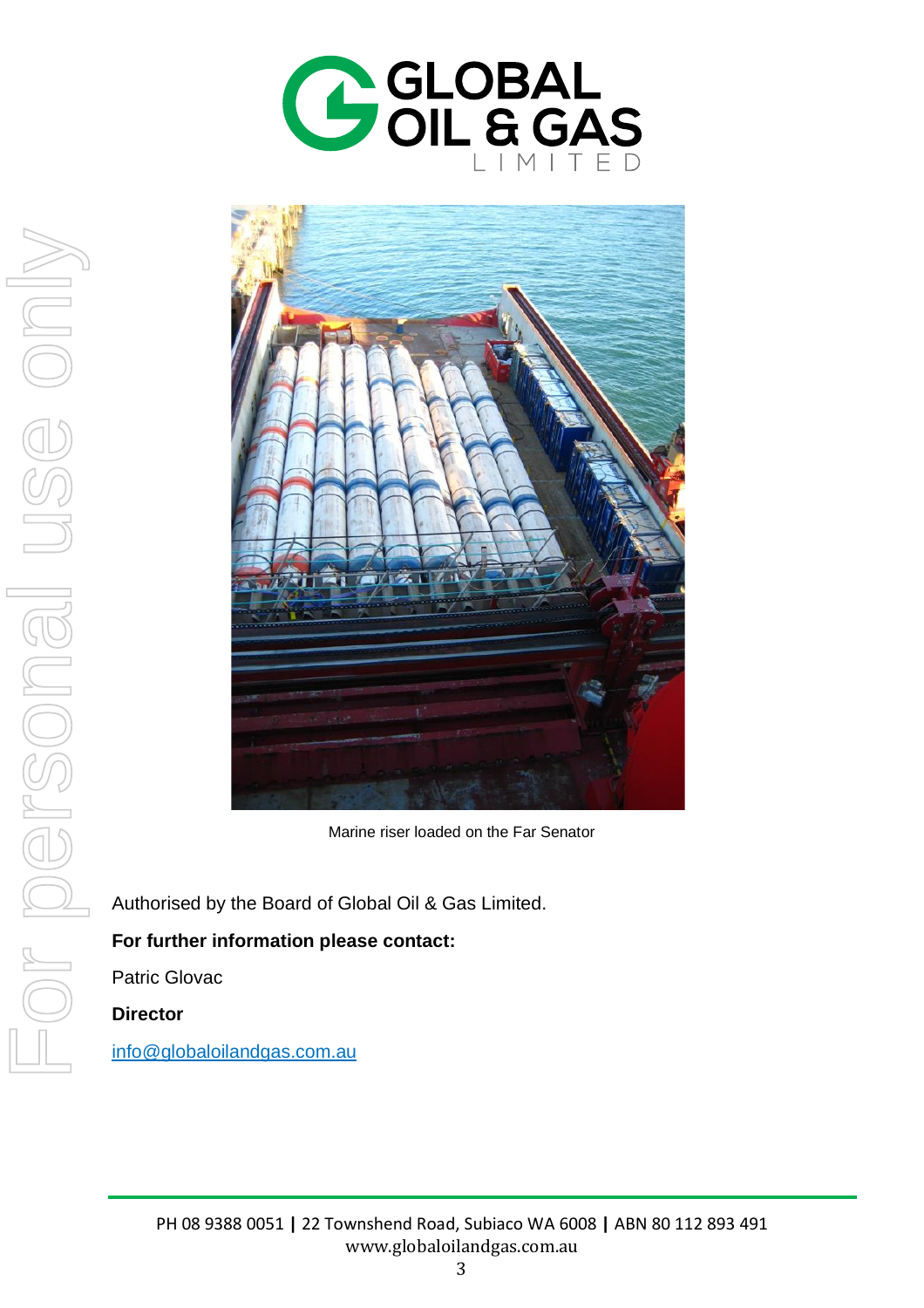

# **Qualified Petroleum Reserves and Resources Estimator Statement**

Note<sup>1</sup> - The Sasanof undiscovered resources figures in this announcement are based on an Independent Assessment of Hydrocarbon Volumes for the Sasanof Prospect, Western Australia completed by ERC Equipoise Ltd in August 2021.

# **Reporting Notes for Sasanof Prospect**

The Prospective Resource information in this document is effective as at 1<sup>st</sup> August 2021 (Listing Rule (LR) 5.25.1)

The Prospective Resources information in this document has been estimated and is classified in accordance with SPE PRMS (Society of Petroleum Engineers Petroleum Resources Management System) (LR 5.25.2)

Undiscovered PIIP categorisation (LR 5.25.3) has been used in conjunction with prospective resource estimates (LR 5.2.25.2).

The ("Net") Prospective Resource information in this document are 100% of prospective resource volumes for the Sasanof Prospect as GLV will have to first earn the 25% interest in WA 519-P by fulfilling its obligation under theHOA. If GLV completes its obligation, it will then disclose the net prospective resource numbers to GLV in subsequent disclosures. (LR5.25.5)

The Prospective Resource for gas has been determined probabilistically for GIIP and then analogue gas recovery factors used to these probabilistically determined numbers to give the final prospective resource numbers. For condensate prospective resources, a low, mid and high condensate gas ration was used from adjacent fields and applied to the low, mid and high case GIIP to determine CIIP. Prospective resource numbers for condensate were then calculated using analogue low, mid and high case recovery factors applied to the low, mid and high CIIP. (LR5.25.6)

No conversion factors were used to determine the Prospective Resource figures (LR5.25.7)

Prospective Resources are reported on a low, best and high estimates in the most specific category that reflects degree of uncertaintyy. (LR5.28.1)

Cautionary statements have been included proximate to the Prospective Resource figures. (LR5.28.2)

Types of Permits/Licences held has been provided. (LR5.35.1)

The prospective resources for the Sasanof Prospect were based in part, on recently acquired proprietary seismic data, the Mary Rose seismic survey, which is confidential and is a proprietary license which Western Gas owns. GLV does not have exclusive access to publish data but its own due diligence in viewing this data was used in estimate the prospective resources. (LR 5.29)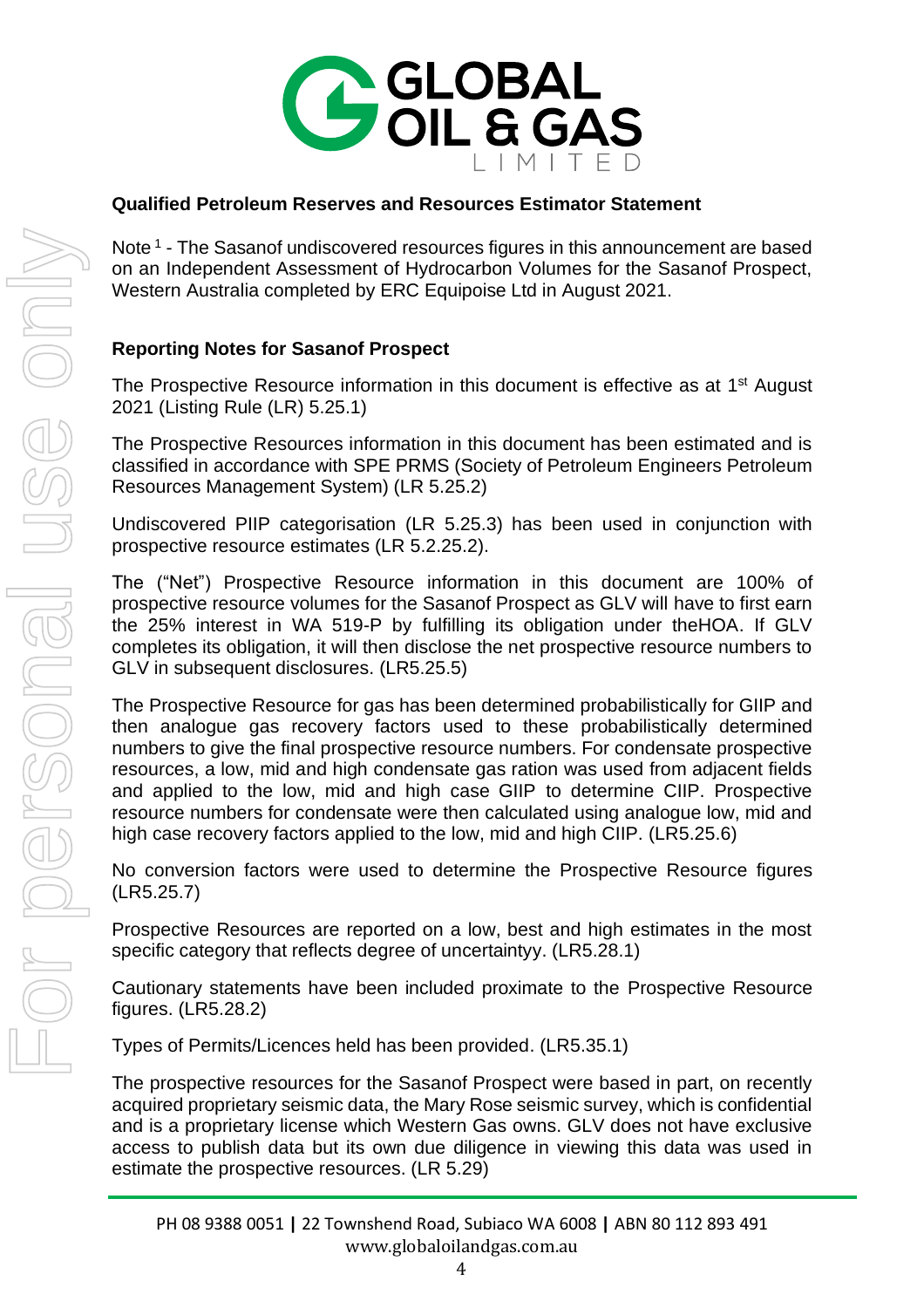

Prospective Resource figures have been calculated based on existing publicly available seismic and well data, including 15 wells in the surrounding areas and incorporating the Mary Rose seismic data. (LR5.35.2)

Details of the proposed future work program for the Prospective Resource have been provided above which is the drilling of Sasanof-1 (LR5.35.2)

An assessment of the chance of discovery and chance of development of the prospective Resource has been provided above.(LR5.35.3)

The Prospective Resource figure is unrisked. (LR5.35.4)

Qualified Petroleum Reserves and Resources Evaluator (QPRREV) sign-off appears above. (LR5.41 and LR5.42)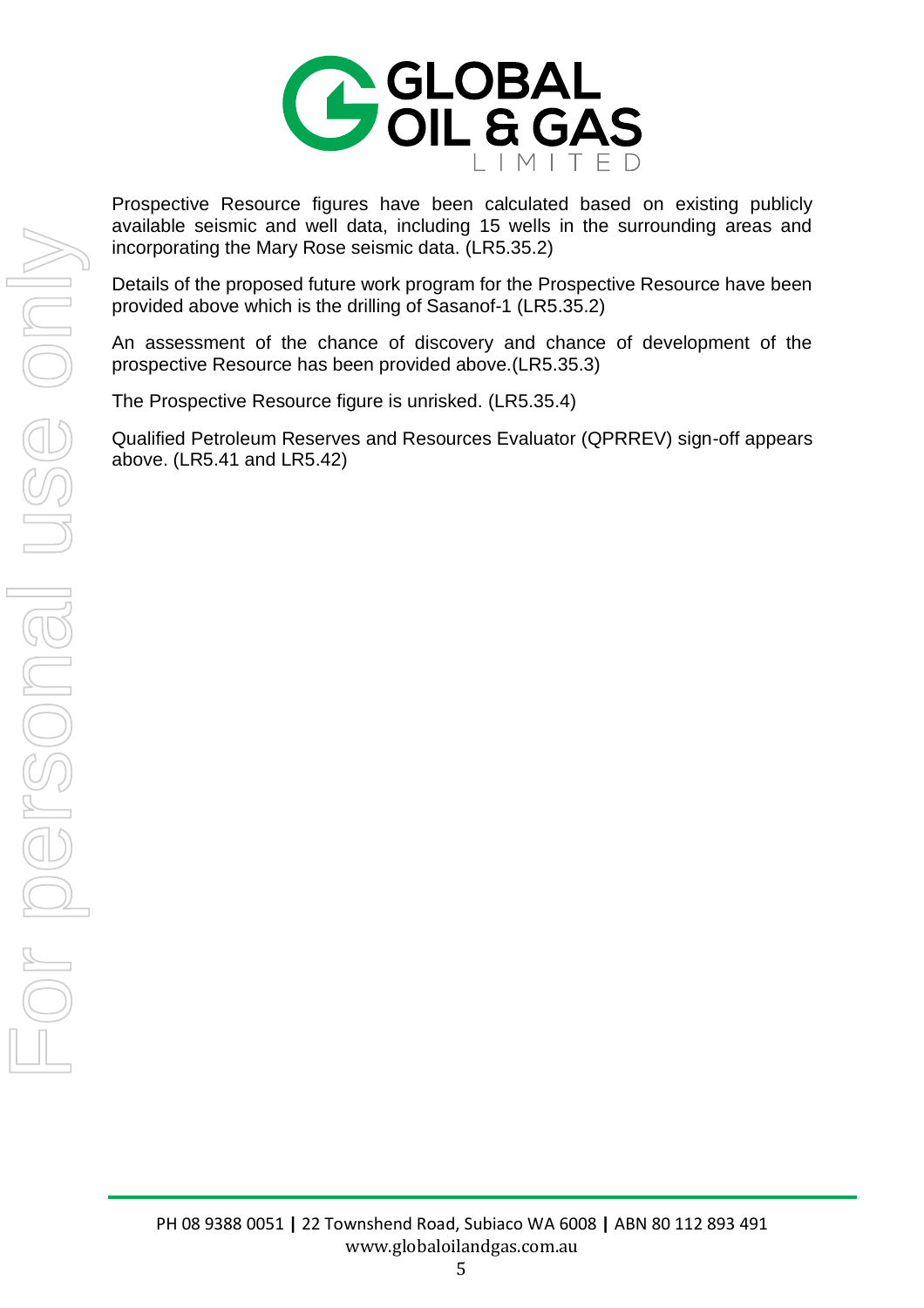

#### **ERCE Independent Review of WA-519-P Prospective Resources**



#### **Summary of Results**

Under instruction from Global Oil & Gas, ERCE completed independent technical studies resulting in geological chance of success ("COS") for the Sasanof Prospect shown in Table 1.

Table 1: Risking matrix and geological chance for success for the Sasanof Prospect

| <b>Chance of Success</b> |           |             |      |              |  |  |  |
|--------------------------|-----------|-------------|------|--------------|--|--|--|
| Source                   | Reservoir | <b>Trap</b> | Seal | <b>TOTAL</b> |  |  |  |
|                          | ა.8       | 3.G         | 0.5  | 32%          |  |  |  |

The gross, unrisked prospective resources for the Sasanof prospect are shown in Table 2.

| Gross<br>Prospect | Recoverable Gas (Bscf) |       |        | Recoverable Condensate (MMstb) |      |       |       |       |
|-------------------|------------------------|-------|--------|--------------------------------|------|-------|-------|-------|
|                   | 1U                     | 2U    | 3U     | Mean                           | 1U   | 2U    | 3U    | Mean  |
| Sasanof           | 2.611                  | 7.248 | 17.794 | 9,082                          | 59.8 | 176.2 | 449.3 | 226.1 |

The net working interest to WA-519-P, WA-390-P and WA-70-R are reported in Table 3.

Table 3: Western Gas Entitlement of Recoverable Unrisked Prospective Resources, Sasanof Prospect

| <b>Gross</b><br>Prospect                             | Recoverable Gas (Bscf) |         |         | Recoverable Condensate (MMstb) |      |       |       |       |
|------------------------------------------------------|------------------------|---------|---------|--------------------------------|------|-------|-------|-------|
|                                                      | 1U                     | 2U      | 3U      | Mean                           | 1U   | 2U    | 3U    | Mean  |
| Net<br>Entitlement<br>Contingent<br><b>Resources</b> | 600.5                  | 4.131.1 | 9.253.1 | 5.177.0                        | 13.8 | 100.4 | 233.7 | 128.8 |

#### *Notes:*

*1. COS represents the geological chance of success of at the proposed Well Sasanof-1 location (as of 1st August 2021) in WA-519-P. The Prospective Resources have not been adjusted for the chance of development. Quantifying the chance of development (COD) requires consideration of both economic contingencies and other contingencies, such as legal, regulatory, market access, political, social license,*

PH 08 9388 0051 **|** 22 Townshend Road, Subiaco WA 6008 **|** ABN 80 112 893 491 www.globaloilandgas.com.au